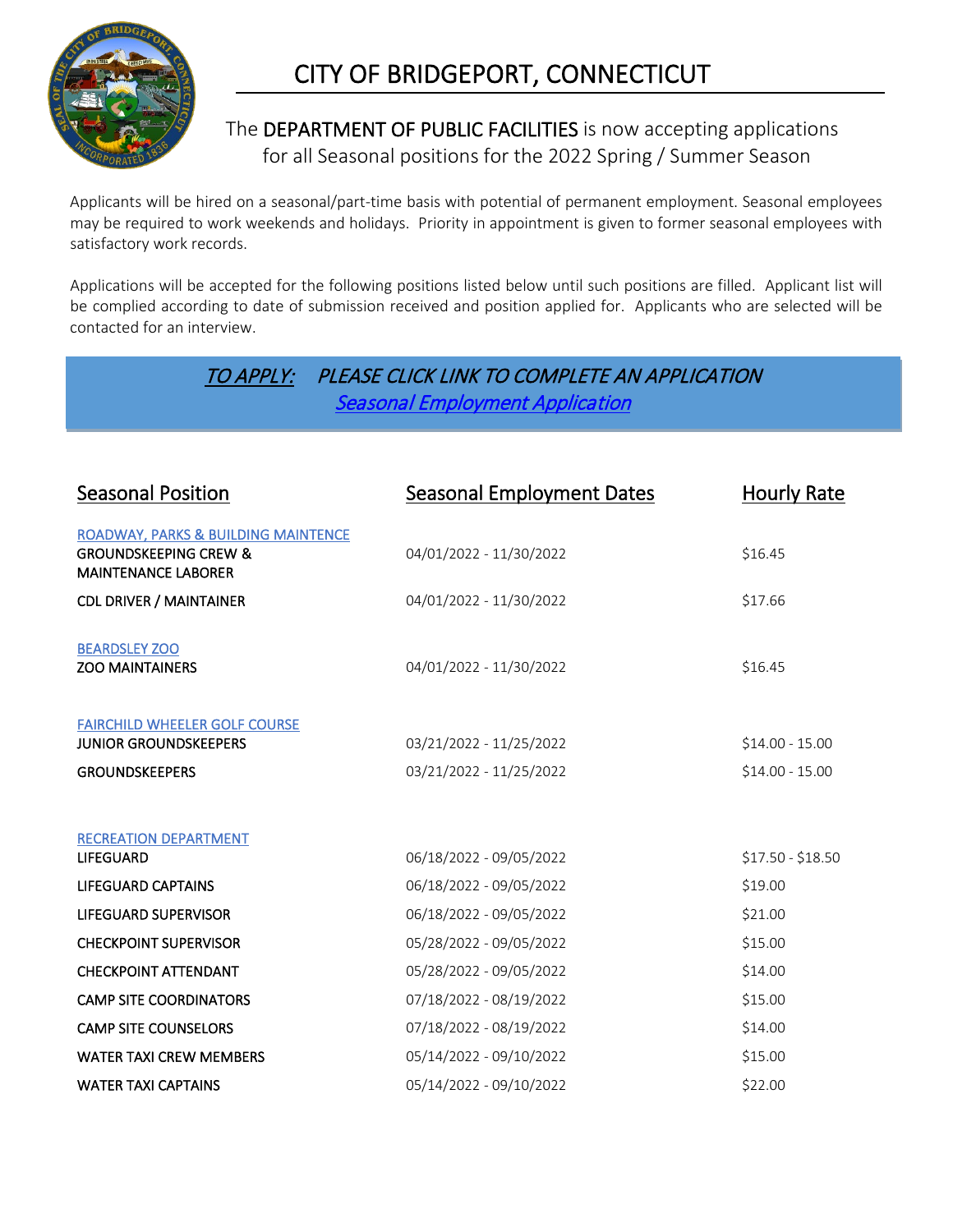## ROADWAY, PARKS & BUILDING MAINTENCE

Groundskeeping Crew & Maintenance Laborer Seasonal Maintainer work primarily in Roadway, Sanitation, Recycling, Transfer Station, Parks, and Beaches. Work includes daily maintenance of roads, street cleaning, and landscaping, etc. Routine and unskilled or limited work of a semi-skilled nature in both cleaning and servicing motor vehicles and in guarding buildings, grounds, and facilities against trespassing, theft, and fire.

- Applicant must be 18 years of age.
- Valid Commercial Driver's License
- Ability to use landscaping equipment including weed whacker and lawnmower

Seasonal Employment Dates: 04/01/2022 - 11/30/2022 Hours Per Week: 40 Hourly Rates: \$16.45

CDL Driver/Maintainer Performs both heavy and light semi-skilled physical labor of more than ordinary difficulty and responsibility, assisting in skilled tasks and garage work involving (un)mounting automobile, van, truck, and heavy equipment tires. Ability to perform physical labor and operate vans, pick-up trucks, tractors, and small rack bodies. Ability to perform a variety of semi-skilled manual tasks without detailed supervision. Some knowledge of tire strengths and fabrics.

- Applicant must be 18 years of age.
- One year experience in activities involving semi-skilled manual tasks and in service station work.
- Knowledge of and skill in use of pertinent tools and equipment. Ability to operate vans, pick-up trucks, tractors, and small rack bodies.
- Commercial Driver's License, with air brakes component for the State of Connecticut required.
- Any equivalent combination of experience and training which provides a demonstrated potential for performing the duties of the position.

Seasonal Employment Dates: 04/01/2022 - 11/30/2022 Hours Per Week: 40 Hourly Rates: \$17.66

# BEARDSLEY ZOO

Zoo Maintainer Performs maintenance and landscaping duties at the Connecticut's Beardsley Zoo. Routine and unskilled or limited work of a semi-skilled nature in both cleaning buildings, grounds, and facilities against trespassing, theft, and fire.

- Applicant must be 18 years of age.
- Valid Commercial Driver's License
- Ability to use landscaping equipment including weed whacker and lawnmower

Seasonal Employment Dates: 04/01/2022 - 11/30/2022 Hours Per Week: 40 Hourly Rate: \$16.45

### FAIRCHILD WHEELER GOLF COURSE

Jr Groundskeeper / Groundskeeper The Golf Course maintenance and laborer position works on diverse range of activities on the golf course pertaining to:

- Operates power riding mowers / EQ in mowing of putting greens, tees, rough and fairways
- Operates string trimmers mixes 2 cycle oils
- Operates backpack blowers
- Daily trash removal on property
- Maintains sand bunkers, ball washers and water cooler stations
- Maintains flower beds, weeding and watering of flowers

Seasonal Employment Dates: 03/21/2022 - 11/25/2022 Hours Per Week: 40 Hourly Rate: \$14.00 - \$15.00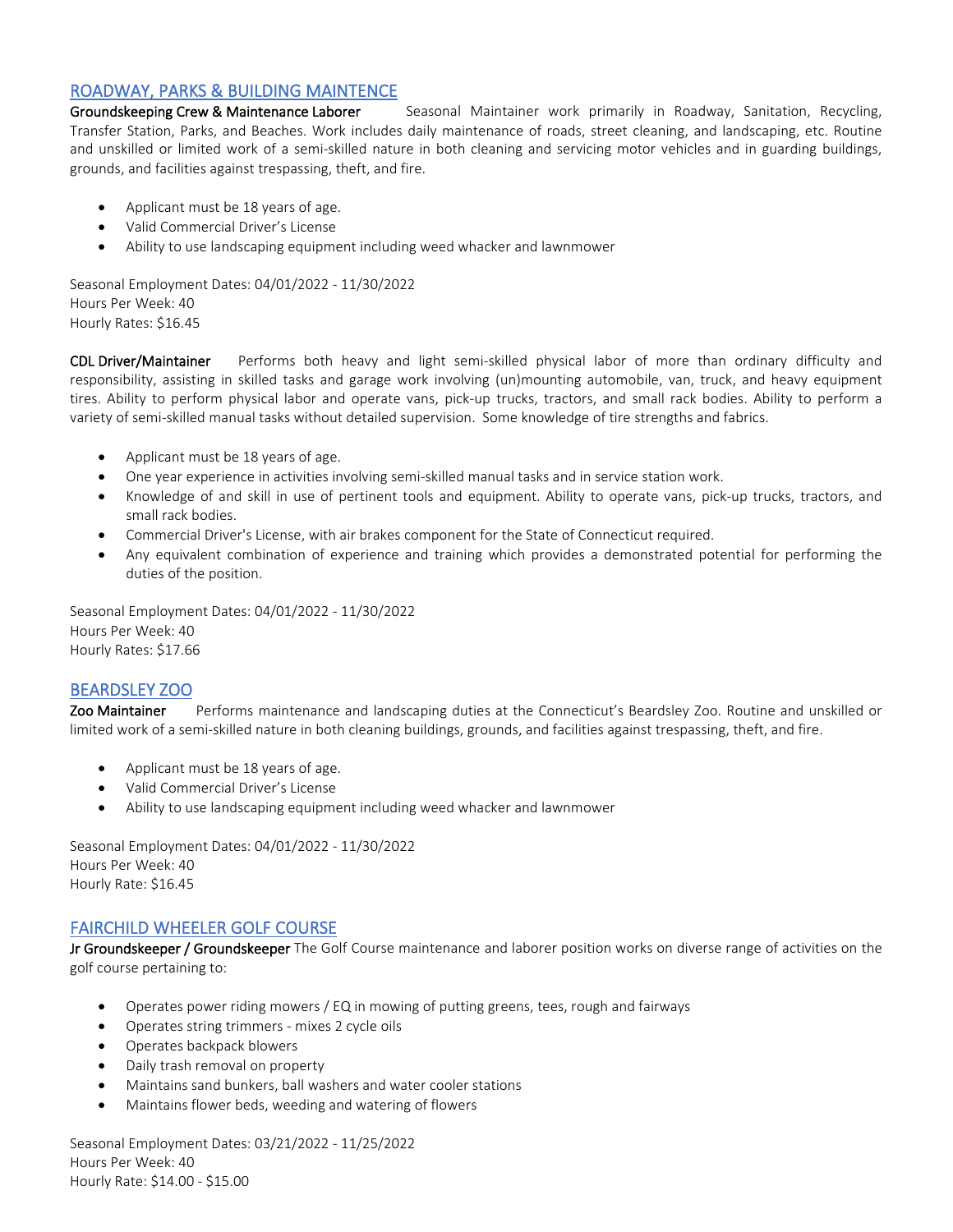### RECREATION DEPARTMENT

Lifeguard Lifeguards are required to cover the entire scope to ensure the safety of the public at Seaside Park and Pleasure Beach. Applicants must be at least 16 years of age to apply.

#### Qualifications:

- Current valid lifeguard CPR/AED certification from the American Red Cross for the Professional Rescuer.
- Ability to evaluate water and weather conditions to assure safety for all constituents.
- Knowledge of park and beach rules and regulations.
- Ability to participate in ongoing weekly emergency waterfront training and buoy swims.
- Ability to lift over 50 pounds.
- Applicant must be available to work weekends and holidays.
- Excellent interpersonal and communication skills.

Seasonal Employment Dates: 06/18/2022 - 09/05/2022 Hours Per Week: 40 Hourly Rate: \$17.50 - \$18.50

Lifeguard Captain **Lifeguard Captains are required to supervise** their designated lifeguard groups. Prepares weekly schedules for their designated shifts. They ensure the safety of the public at Seaside Park and Pleasure Beach.

#### Qualifications:

- Current valid lifeguard CPR/AED certification from the American Red Cross for the Professional Rescuer.
- Ability to evaluate water and weather conditions to assure safety for all constituents.
- Knowledge of park and beach rules and regulations.
- Ability to participate in ongoing weekly emergency waterfront training and buoy swims.
- Ability to lift over 50 pounds.
- Applicant must be available to work weekends and holidays.
- Excellent interpersonal and communication skills.

Seasonal Employment Dates: 06/18/2022 - 09/05/2022 Hours Per Week: 40 Hourly Rate: \$19.00

Lifeguard Supervisor Lifeguard Supervisors are required to ensure the safety of the public at Seaside Park and Pleasure Beach and supervise the lifeguard captains and lifeguards. Supervisors coordinate lifeguard shifts, facilitates training activities, and maintains medical first aid supplies. Weekly timesheets are also collected and reviewed by the lifeguard supervisors.

#### Qualifications:

- Current valid lifeguard CPR/AED certification from the American Red Cross for the Professional Rescuer.
- Ability to evaluate water and weather conditions to assure safety for all constituents.
- Knowledge of park and beach rules and regulations.
- Ability to facilitate and participate in ongoing weekly emergency waterfront training and buoy swims.
- Ability to lift over 50 pounds.
- Applicant must be available to work weekends and holidays.
- Excellent interpersonal and communication skills.

Seasonal Employment Dates: 06/18/2022 - 09/05/2022 Hours Per Week: 40 Hourly Rate: \$21.00

Checkpoint Supervisor Checkpoint Supervisors will collect revenue fees at Seaside and Beardsley Park and assist with the date-to-day operation at Pleasure Beach. Supervises all checkpoint attendants and prepares checkpoint daily schedules. Weekly timesheets are also collected and reviewed by the checkpoint supervisors.

#### Qualifications:

- Applicant must be 16 years of age.
- Applicant must be available to work weekends and holidays.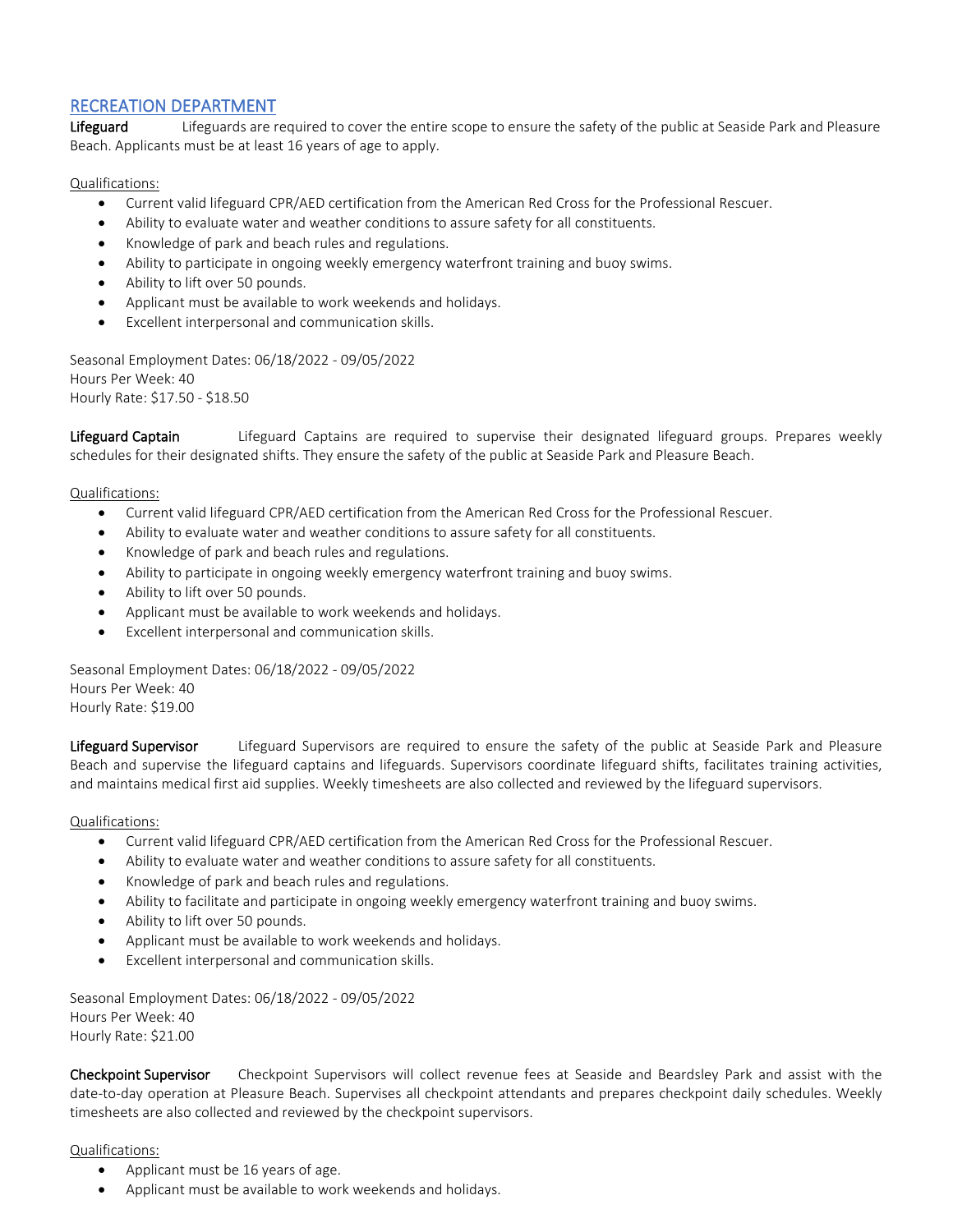- Cashier or customer service experience preferred.
- Applicant must have previous checkpoint experience.
- Excellent interpersonal and communication skills.

Seasonal Employment Dates: 05/28/2022 - 09/05/2022 Hours Per Week: 40 Hourly Rate: \$15.00

Checkpoint Attendant Checkpoint attendants will collect revenue fees and issue park stickers at Seaside and Beardsley Park. Additionally, they will assist with the day-to-day operation at Pleasure Beach. The attendant will monitor the safety and organization of the checkpoint areas, answer general questions from park visitors, and have knowledge of park rules and regulations. Applicants must be at least 16 years of age to apply.

Qualifications:

- Applicant must be 16 years of age.
- Applicant must be available to work weekend and holidays.
- Cashier or customer service experience preferred.
- Excellent interpersonal and communication skills.

Seasonal Employment Dates: 05/28/2022 - 09/05/2022 Hours Per Week: 40 Hourly Rate: \$14.00

Camp Site Coordinators These individuals as a general operating practice keep daily records of camper attendance as well as staffing assigned to their age group while reporting to the Camp Supervisor and other Recreation Staff. Acts as a delegate for issuing, interpreting general operating policies as well as ensures safe best practices and all camp counselors adhere to rules and regulations. Under the direction of the Recreation Coordinators, this person supervises all staff at Summer Day Camps. Each Site Coordinator manages Camp Groups ages  $5 - 12$ . Parents and Guardians can find out the progress of their camper(s) at time of drop-off and dismissal by discussing the daily schedule with the Site Coordinators. Weekly timesheets are also collected and reviewed by camp site coordinators and distributed to the Camp Supervisor and Recreation Staff.

Qualifications:

- Prior experience of supervising and working with children.
- Ability to plan and lead activities for large groups of children.
- Excellent interpersonal and communication skills.

Program Dates: 07/18/2022 – 08/19/2022 Hours Per Week: 35 Hourly Rate: \$15.00

Camp Counselors These individuals assist Site Coordinators with planning arts and crafts activities, sports games, events, competitions, reading and writing initiatives and other daily activities. Camp Counselor duties include handling sign-in and signout sheets, filling out accident reports when first aid is needed, and interacting with and engaging campers throughout the day. They are assigned to supervise campers when attending field trips under the direction of the Site Coordinator. Applicants must be at least 16 years of age to apply.

Qualifications:

- Physical ability to participate in outdoor activities with campers.
- Excellent interpersonal and communication skills.

Program Dates: 07/18/2022 – 08/19/2022 Hours Per Week: 35 Hourly Rate: \$14.00